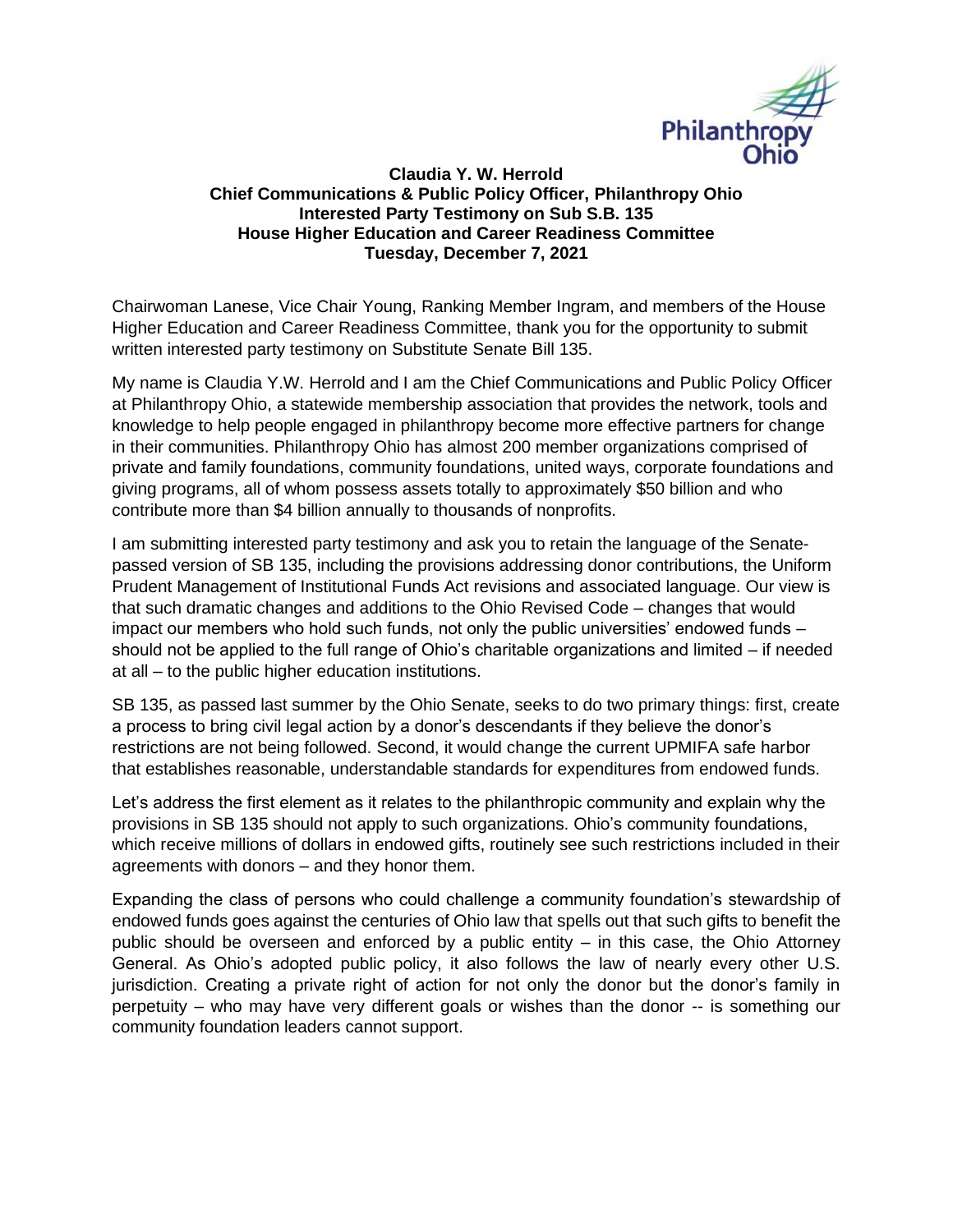

As the executive director of one of Ohio's 68 community foundations said, "A big concern with Senate Bill 135 is that it allows individuals who were not involved with the crafting of the language in the endowment agreement to have the right to change the intent. At community foundations, a great amount of time and effort is spent with the donor to make sure the donor's intent is appropriately designated and carried out. Several meetings are held and there are conversations about what the donor would like to have done should the charity no longer be in existence or the cause is no longer relevant. It is incomprehensible to think that someone who was not involved in the conversation would have the opportunity to change the original intent of the donor. The agreement is a contract and between the charity and the donor and another party should not have the right to enter into the agreement at a later time."

Community foundations have numerous incentives to honoring these restrictions, in addition to their legal obligation contained in signed donor contracts and their commitment and passion to improving the lives of community residents that happens because of the donations. First, they hope that these generous individuals will make future donations to the foundation, and second, that they will encourage family and friends to donate as well. Community foundations, in our experience, exercise great care and integrity in managing both endowed funds with which they are entrusted and in the use of such funds, consistent with donor's restrictions and for the good of communities across the state.

Additionally, Philanthropy Ohio believes that the long-established authority of the Ohio Attorney General as the entity responsible for assuring that nonprofits honor donor wishes and restrictions on endowment gifts is most appropriate and effective. Examples of such wishes or restrictions that donors place are "to provide scholarships" or "support homeless youth" or "provide services for victims of domestic violence." Ohio's Attorney General, through his wellqualified Charitable Law Section staff, is best positioned to enforce donor restrictions within the Ohio Revised Code's provisions and should continue to be the entity charged with enforcing them, as is the case in almost all other states.

Now on to the second item. An additional restriction on Ohio endowment funds is laid out in Ohio's UPMIFA provisions, last updated in 2009, that establish a safe harbor annual spending rate expressed as a percentage of the fund's value. This safe harbor provides charitable organizations with certainty on the propriety of their spending decisions and predictability in their expenditures. Ohio's version of UPMIFA is unique in setting this safe harbor by establishing that a certain level of annual expenditure from an endowment fund – up to 5 percent – will be considered prudent. Our community foundations and other charitable organizations – as well as their donors – rely on this concept in their many governing documents, such as investment and spending policies and donor agreements.

Additionally, our over 3000 private foundations in the state would be severely impacted by this legislation, as they are required by federal law to expend at least 5% of their endowed assets in grantmaking (along with reasonable administrative expenses) each year. Ohio's safe harbor thus aligns perfectly with federal law. The 5% is a minimum requirement and many foundations provide more support to their nonprofit partners, especially during times of disasters, economic recessions and the pandemic. Indeed, one of Ohio's largest private foundations, when Covid-19 hit, chose to spend 10% to address the enormous needs in Ohio communities. Should the spending rule